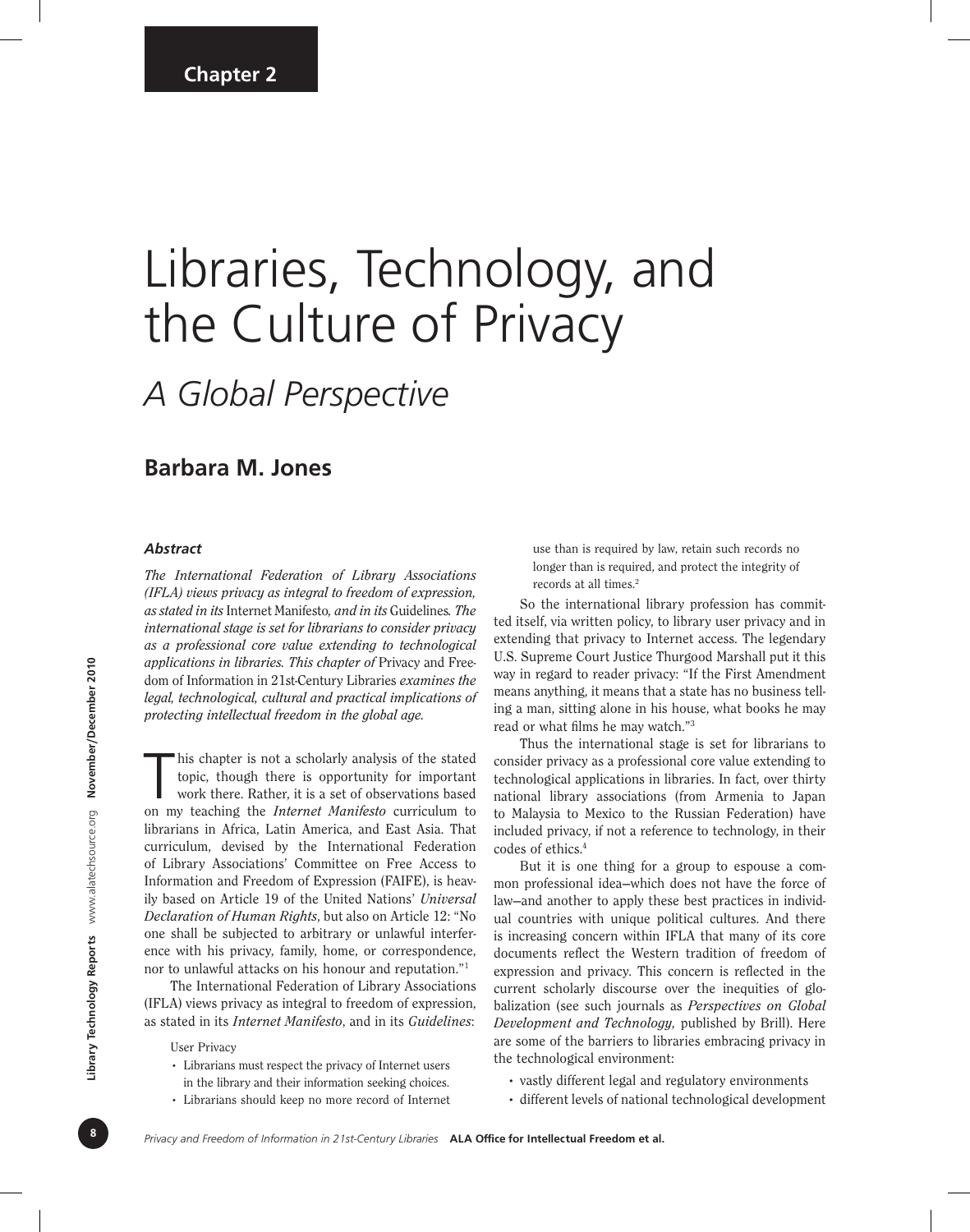- different cultural interpretations for the meaning of privacy
- clash of priorities and values—transparency versus privacy

## Vastly Different Legal and Regulatory Environments

A publicly funded library is usually subject to privacy laws and regulations at its country's national, local, and state levels—and to regional and international agreements, some of which are nonbinding. National library associations should assume the responsibility for collecting these laws and understanding their applicability to library patron data. In the United States, as an example, there is no explicit right to privacy in the U.S. Constitution. The approach is, rather, sectoral, meaning that different bodies of law are developed for different sectors—such as health care, educational institutions, and so on. Library user privacy could conceivably be influenced by the following laws, regulations, and agreements:

- National legislative protections such as the 1986 Electronic Communications Privacy Act and, in contrast, the setbacks to privacy in the 2001 USA PATRIOT Act.
- Regulatory agency actions. For example, the Federal Communications Commission has taken the lead in protecting consumers from private sector misuse of personally identifiable information.
- Constitutional protections. For example, Katz v. U.S. protects people from government eavesdropping as prohibited by the Fourth Amendment.
- State laws, such as the library confidentiality statutes or agreements in each state. Information on state privacy laws is available on the ALA website.
- International agreements such as the Organisation for Economic Co-operation and Development (OECD) Guidelines of 1980, which protect privacy and transborder flows of personal data.

*State Privacy Laws Regarding Library Records* www.ala.org/ala/aboutala/offices/oif/ifgroups/stateifc chairs/stateifcinaction/stateprivacy.cfm

The United States government, like most, tries to strike a balance between promoting the individual's right to privacy and protecting national security. Many civil society groups argue that the balance has tipped too far toward national security and surveillance with the passage of the USA PATRIOT Act in 2001, which trumps state laws governing confidentiality of library records, and the 2006 extension of the 1994 Communications Assistance for Law Enforcement Act (CALEA), which allows surveillance of the Internet.

The European Union, on the other hand, is subject to the 1995 European Union Data Protection Directive. It is a very strong set of directives—so strong that special negotiations were necessary before the EU would allow data transfers into the United States. (U.S. data privacy regulations are much weaker than the EU mandates.)

Most countries in the developing world, in contrast, have very few privacy laws, regulations, or directives. The just-released *IFLA World Report 2010* shows that, of the 122 countries responding (the report is usually submitted by the national librarian or head of the national library association), only 17 reported national antiterror legislation "that affects Intellectual Freedom." (Further research by the report's compilers found far more antiterrorism legislation than was reported.) Sadly, only one half of the 122 respondents had any opinion about the legislation's impact on reader privacy. And of the seventeen countries reporting they have antiterror legislation, only five elaborated on the negative impact: the United States, the United Kingdom, Japan, Italy, and the Netherlands. These results clearly demonstrate that privacy is not on the radar screens of many librarians—at least those who responded to the survey. Regarding the survey question about whether libraries keep patron usage records, the compilers concluded there was not enough data to make valid deductions by region. However, of the respondents to the question "whether keeping usage records affects freedom of access to information of the individual Internet library user," 66.7 percent of European libraries said yes; 66.7 percent of African librarians responded no. I am writing this article at the 2010 IFLA Conference in Gothenburg, Sweden, and I can confirm from conversations and the dearth of presentations that library privacy is not on the agenda—particularly in the developing world. As one national librarian of an African country told me, "Most of us are so focused on obtaining computers and bandwidth that Internet privacy is not an issue we have the luxury of discussing."

*IFLA World Report 2010* http://ifla-world-report.org

## Different Levels of National Technological Development

Much has been written about the "digital divide," and indeed it is a key factor in barriers to Internet access for all. The *IFLA World Report 2010* collected information about library Internet access from 122 countries. In terms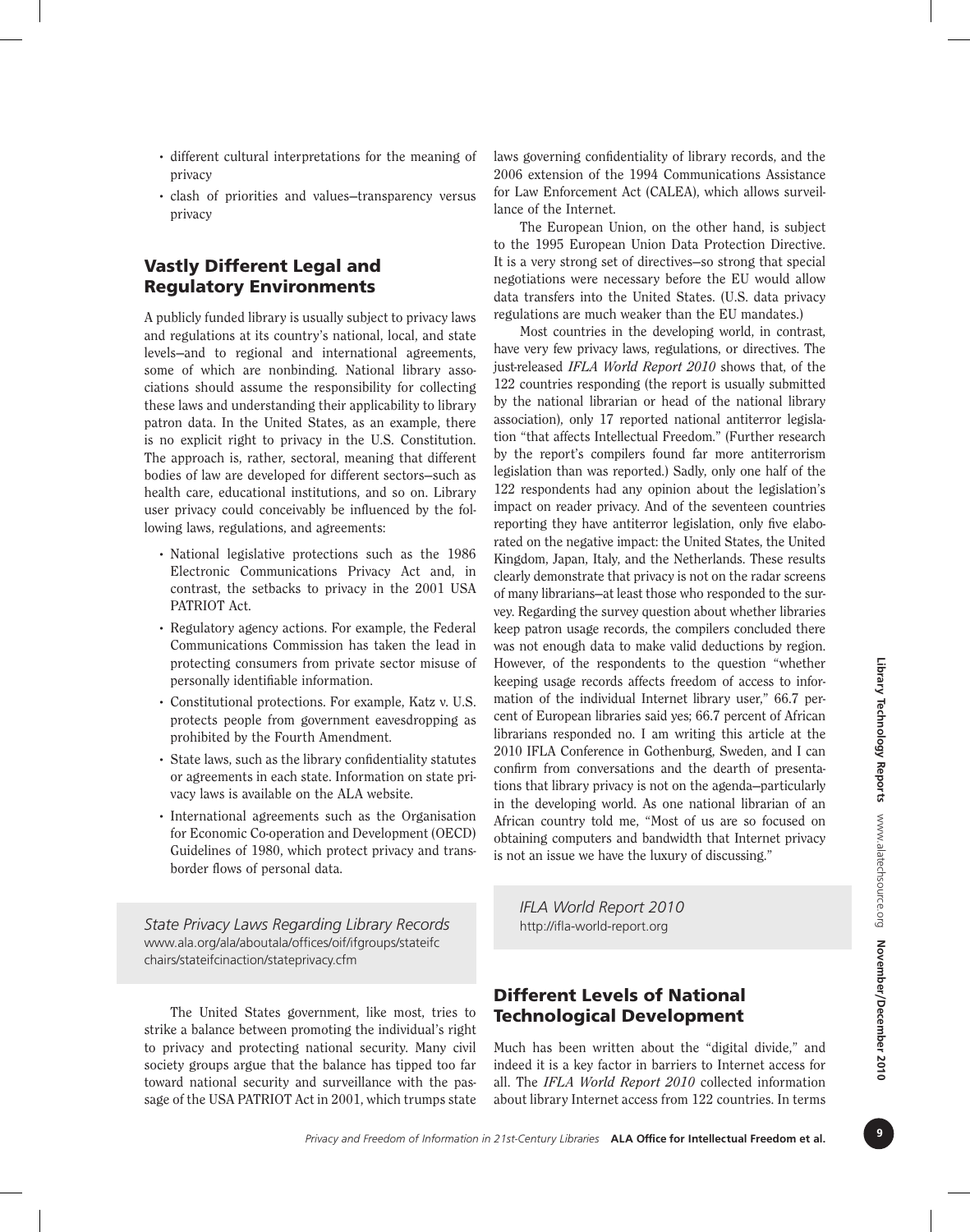of Internet access in public libraries worldwide, only 37.3 percent of reporting countries have 81–100 percent of their public libraries with Internet access. In Africa, there is only one country with public libraries at that level— Egypt; in Latin America, 10 out of 22. These results are only slightly higher than the 2007 report, so the developing world is experiencing little movement toward public library Internet access.

One third of African countries reported that only 20 percent or fewer of their university libraries have Internet access—the same as the 2007 report. To put this digital divide in higher education in context, 80 percent of the reporting countries have Internet access in 61–100 percent of university libraries. But 15 countries are at the level of 40 percent to less than 20 percent—and 8 of these 15 are in Africa.

Here is another way to dramatize the problem: of the 122 countries reporting, 4 countries report that less than 20 percent of libraries in each category—academic, school, and public—have Internet access. All these low statistics come from Africa. No countries in Europe, Latin American, or North America report any type of library in that lowest category of 20 percent Internet access. It is easy to see why African countries aren't thinking of privacy at the moment—even though, arguably, it is best to incorporate privacy safeguards at the very beginning of building technological infrastructure.

These discouraging statistics also mean that many countries have not yet developed a national information infrastructure. Those governments' decision makers have not directly experienced the value of Web 2.0 and other technology for public policy work. Library and IT staff in those countries do not have workplace access to computers and the Internet. At a recent library meeting in the developing world, my colleague turned to me and said, "Most of the librarians in this room can't turn on a computer, because they didn't have them in library school and they don't have them in their libraries." Nor do they do have access to technology training programs or experience with user services and interfaces. At FAIFE's first *Internet Manifesto* workshop (2006 in Central America), my colleague was demonstrating how she trains users and promotes YouTube and Facebook in her U.S. urban public library. She was met with blank stares. We learned very quickly not to take anything for granted. While it is important to demonstrate innovation, it is also important to know the audience's frame of reference. There was simply no way that she could explain the privacy issues surrounding Facebook to that audience on that occasion.

In 2009 I presented a two-day invitational workshop in an African country to help government ministry officials and librarians adopt social media for government websites in order to encourage citizen participation and interaction. I was unable to show examples from such interesting United States government agency websites as www.white house.gov or www.fema.gov because the Internet bandwidth was too slow. This was a frustrating example of a government that could not implement its vision of citizen participation in e-government because it put the social media cart before the bandwidth horse. And of course, privacy concerns were not on the radar screen at all.

#### Different Cultural Interpretations for the Meaning of Privacy

While attending a conference in Oslo, I asked a library colleague whether librarians' salaries were sufficient to accommodate the extremely high cost of living. He hardly a close friend—casually revealed to me his exact salary. In Norway and other socialist-leaning countries, one's salary is not considered as private as it is in the United States. Anthropologists and other researchers are finding that the concepts of privacy and "personal sphere" differ from culture to culture. Further, some cultures determine that certain actions are not decided by individual citizens because the individual has a moral obligation to act on behalf of the larger community. And in most societies some actions are based on gender roles.

But one concept seems universal. Clinical studies across cultures seem to indicate that "there are basic psychological limits to the extent to which others (including society) can impinge on the private lives of individuals."<sup>5</sup> And "[w]hat is being recognized is that basic requirements for psychological integrity include the establishment of an arena of personal choice and privacy."6 But cultural definitions and norms may differ; nonetheless, this sphere does exist to an extent. This includes children and adolescents. This research applies to children of various ages and leads to important questions about how much privacy and agency should be afforded to young people as part of their development.

It is important to underscore that in all cultures, people do seem to care about a certain modicum of personal privacy. In many countries in which HIV/AIDS is a large public health concern, librarians report that in small villages or towns, clinic workers will not keep the blood test results confidential. As a result many librarians in the developing world have experienced patrons consulting the library about HIV/AIDS instead of the clinic. One African colleague stayed in the same hospital room with a pregnant HIV/AIDS patient who was not told how pregnancy with HIV/AIDS should be dealt with. After her release, the librarian did research and returned to the hospital room to relay the information to the pregnant woman, who trusted her over the hospital workers.

I am not making the argument that human rights are culturally relative. In fact, Nucci says, "Empirical work indicates that there is both evidence for a psychological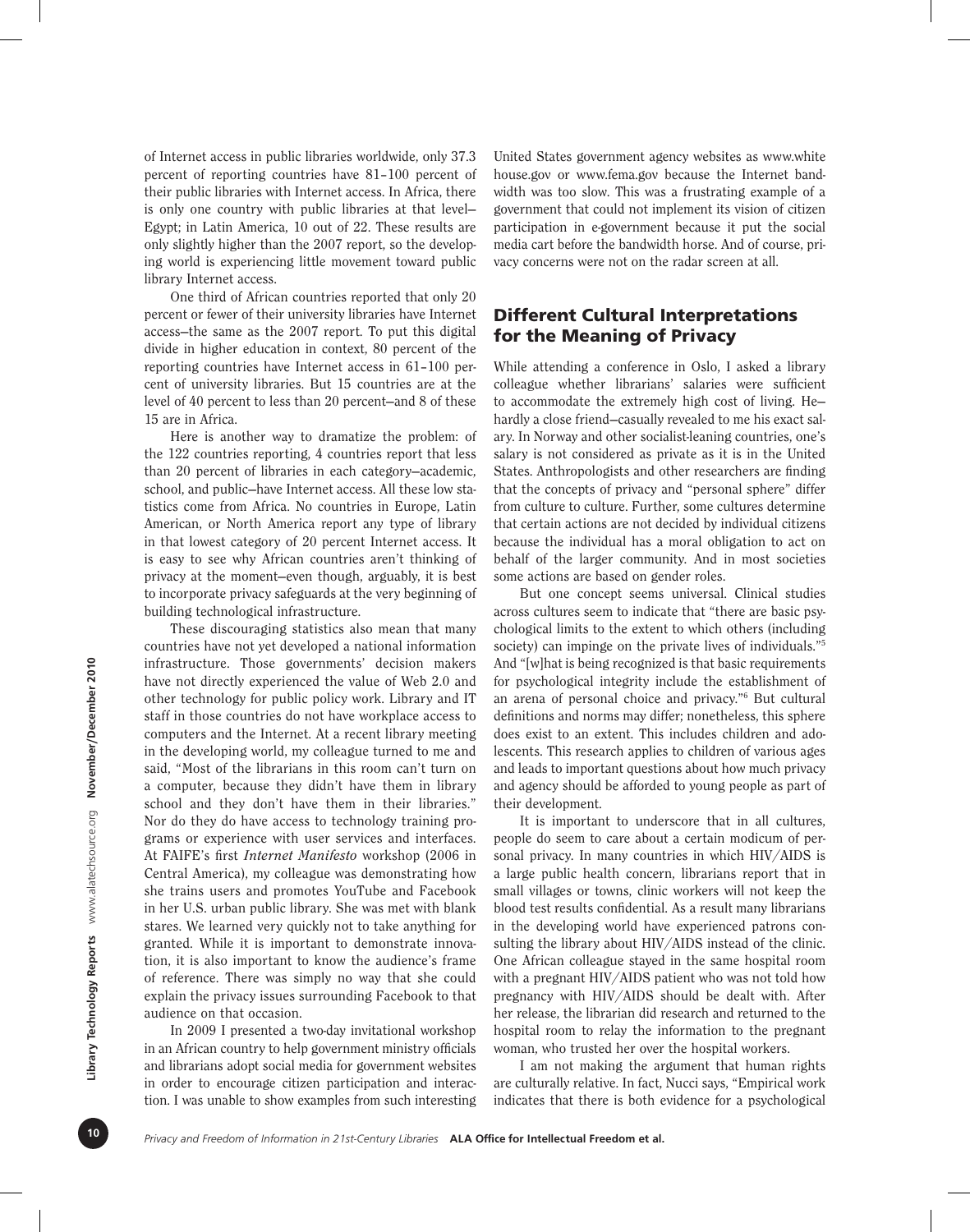basis for claims to basic human rights, and considerable contextual and cultural variation in their expression."7 However, for the real world of library Internet access and service, the great human rights documents and the word *privacy* must be translated into practical applications.

#### Clash of Priorities and Values— Transparency versus Privacy

E-government is, in most cases, a well-intentioned and promising way for governments to collect public records and, in some cases, aggregate them and make them available online so that citizens can monitor government accountability and accessibility.

The "one card" or "universal ID" has become an integral element of many e-government services. Some countries are developing cards so that citizens can do anything from paying their water bill, to checking out library books, to consulting a local health clinic for an HIV/AIDS status update. Much government business can be transacted at centrally located kiosks. The clash of equally compelling values was made clear to me during a workshop on the *Internet Manifesto* in Central America. When I asked my colleagues whether they were concerned about having so much personal information on one chip, they replied that fighting corruption (not to mention personal convenience) outweighed their concerns over personal privacy. Before the "one card," it often took over four hours to pay a utility bill or transact government business. Thus many people were compelled to pay workers to stand in line for them. This system bred corruption. Local public employee unions opposed these cards because the kiosks took away their jobs. In evaluating what the developed world calls "progress," we must look at the local complexities and decide how to promote privacy when it is not a high priority or is a conflicting value.

Novelist and rights activist Henning Mankell tells the story about his conversation with young street boys in Mozambique. When asked what they wanted more than anything in the world, they told him, "A national identity card so that people know who I am." Only after he asked them how they would get a card did they mention the importance of being able to read and write.<sup>8</sup> And so, when we librarians in the developed world tell librarians in the developing world that they must move privacy to the top of their list of professional values, we must listen to the reasons why it isn't there now.

#### Recommendations

I am persuaded by the approach of such thinkers as Helen Nissenbaum in her 2010 book, *Privacy in Context: Technology, Policy, and the Integrity of Social Life*. 9 Although her book and approach focus mostly to the United States, I believe that her conclusions and theories could be applied to privacy solutions in a global context. Nissenbaum asserts that legal and political structures might not be the best way to promote privacy. Instead, she suggests that we (1) look at information flow in our culture; (2) identify places in which lack of privacy has disrupted the integrity of our lives; and (3) address and solve the problem by fixing the information flow. The problem might be fixed via laws, but we don't start with a law and point it at the problem; we start with the problem and devise the proper legal or regulatory fixes. This approach is relevant for non-U.S. libraries, where each country's history, legal structure, and cultural norms will define the private sphere differently; therefore, the libraries need a variety of options for fixing the invasion of privacy. While I view the rule of law and such documents as the *Universal Declaration of Human Rights* as essential, they are too vague for practical library application.

I would make the following recommendations:

- The national library association should collect, make available, and monitor national legislation and international treaties by which its country is bound—and determine how they apply to libraries.
- The national library association should adopt a code of ethics with privacy embedded therein.
- Librarians should share ideas about how to present the right to privacy in a dramatic way. Here at the Gothenburg IFLA conference, I realized that slides of the burning of Harry Potter books are far more emotionally compelling than abstract notions of personal data theft. How do we envision privacy and tell the story? Elementary schools students told me we should act it out in plays. Others recommend posters with colorful, catchy slogans. The American Library Association Privacy Revolution uses an edgy video. Maybe showing and discussing movies like *The Lives of Others* would make a more emotional impact.

*Privacy Revolution* www.privacyrevolution.org

- Librarians should work closely with legislators to help fashion laws that address privacy protection.
- Employers should train librarians and IT professionals about the principles of privacy, as outlined in the Code of Fair Information Practices.
- Librarians worldwide should avoid reinventing the wheel by consulting the privacy policy formulations of such organizations as IFLA/FAIFE and the American Library Association's Office for Intellectual Freedom.

 $11$